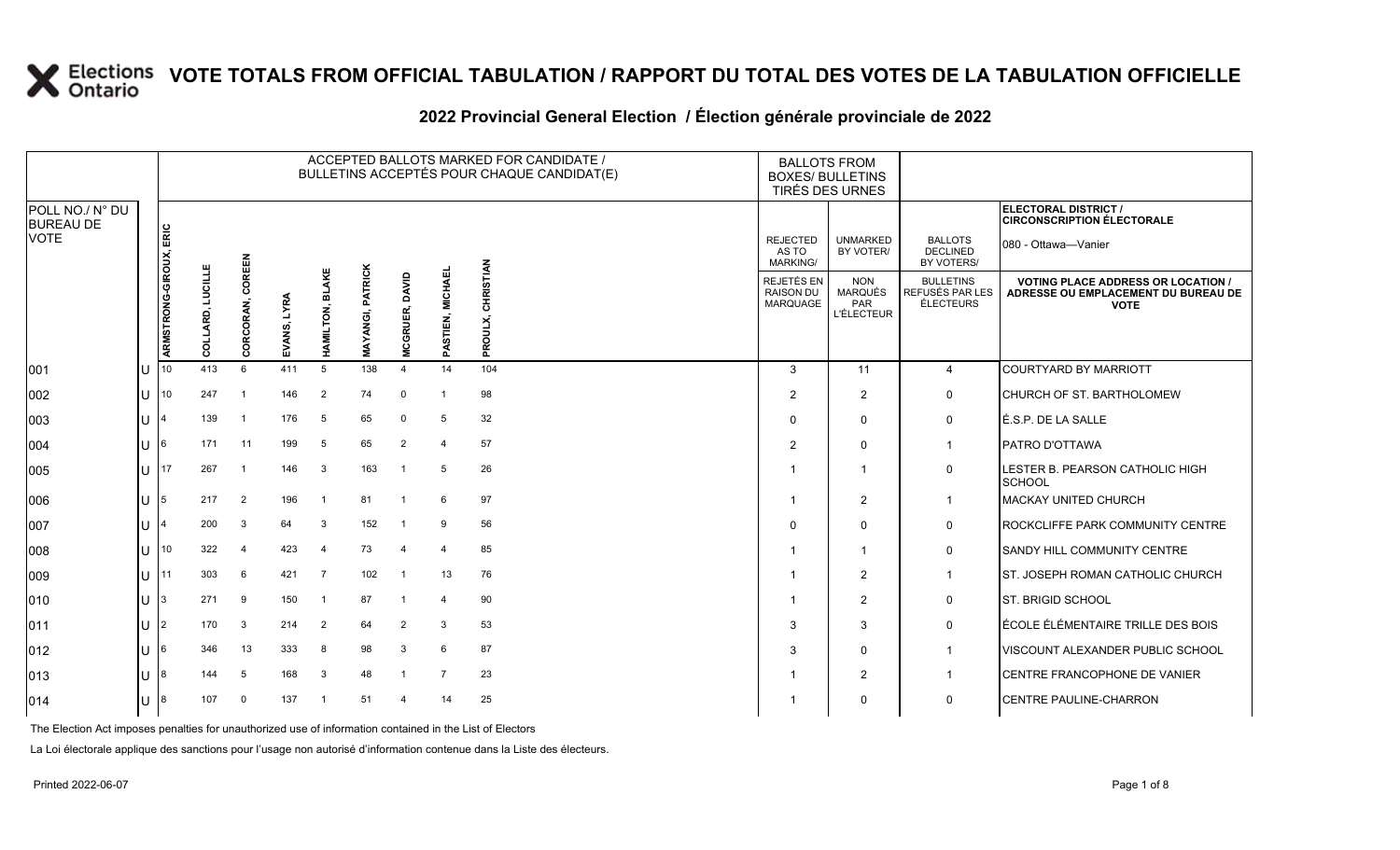#### **2022 Provincial General Election / Élection générale provinciale de 2022**

|                                     |       |                        |                              |                     |             |                           |                                   |                       |                  | ACCEPTED BALLOTS MARKED FOR CANDIDATE /<br>BULLETINS ACCEPTÉS POUR CHAQUE CANDIDAT(E) | <b>BALLOTS FROM</b><br><b>BOXES/ BULLETINS</b><br>TIRÉS DES URNES |                                                          |                                                          |                                                         |                                                                                                |
|-------------------------------------|-------|------------------------|------------------------------|---------------------|-------------|---------------------------|-----------------------------------|-----------------------|------------------|---------------------------------------------------------------------------------------|-------------------------------------------------------------------|----------------------------------------------------------|----------------------------------------------------------|---------------------------------------------------------|------------------------------------------------------------------------------------------------|
| POLL NO./ N° DU<br><b>BUREAU DE</b> |       |                        |                              |                     |             |                           |                                   |                       |                  |                                                                                       |                                                                   |                                                          |                                                          |                                                         | <b>ELECTORAL DISTRICT /</b><br><b>CIRCONSCRIPTION ÉLECTORALE</b>                               |
| <b>VOTE</b>                         |       |                        |                              |                     |             |                           |                                   |                       |                  |                                                                                       |                                                                   | <b>REJECTED</b><br>AS TO<br><b>MARKING/</b>              | <b>UNMARKED</b><br>BY VOTER/                             | <b>BALLOTS</b><br><b>DECLINED</b><br>BY VOTERS/         | 080 - Ottawa-Vanier                                                                            |
|                                     |       | ARMSTRONG-GIROUX, ERIC | <b>LUCILLE</b><br>LARD,<br>g | COREEN<br>CORCORAN, | EVANS, LYRA | <b>BLAKI</b><br>HAMILTON, | <b>PATRICK</b><br><b>MAYANGI,</b> | <b>MCGRUER, DAVID</b> | PASTIEN, MICHAEI | CHRISTIAN<br>PROULX,                                                                  |                                                                   | <b>REJETÉS EN</b><br><b>RAISON DU</b><br><b>MARQUAGE</b> | <b>NON</b><br><b>MARQUÉS</b><br>PAR<br><b>L'ÉLECTEUR</b> | <b>BULLETINS</b><br>REFUSÉS PAR LES<br><b>ÉLECTEURS</b> | <b>VOTING PLACE ADDRESS OR LOCATION.</b><br>ADRESSE OU EMPLACEMENT DU BUREAU DE<br><b>VOTE</b> |
| 015                                 | U     | 19                     | 262                          | 10                  | 248         | 8                         | 91                                | 5                     | 11               | 75                                                                                    |                                                                   | $\Omega$                                                 | $\mathbf 1$                                              | $\mathbf 0$                                             | CENTRE COMMUNAUTAIRE RICHELIEU-<br><b>VANIER</b>                                               |
| 016                                 | U     | 15                     | 226                          | 2                   | 209         |                           | 96                                | $\overline{1}$        | 9                | 44                                                                                    |                                                                   | -1                                                       | -1                                                       | $\mathbf{1}$                                            | <b>ÉDUCATION PERMANENTE</b>                                                                    |
| 017                                 | U     | 13                     | 331                          | $\overline{7}$      | 294         | $\overline{4}$            | 156                               | 2                     | 14               | 95                                                                                    |                                                                   | 3                                                        | 3                                                        | 2                                                       | OVERBROOK COMMUNITY CENTRE                                                                     |
| 018                                 | U     | 12                     | 268                          | $\overline{4}$      | 173         | 3                         | 117                               | 5                     | 8                | 43                                                                                    |                                                                   |                                                          | 2                                                        | 0                                                       | EGLISE NOTRE DAME DE LOURDES                                                                   |
| 019                                 | U     | 113                    | 454                          | 9                   | 266         | 9                         | 180                               | -1                    | 15               | 157                                                                                   |                                                                   | $\Omega$                                                 | $\Omega$                                                 | 2                                                       | MANOR PARK PUBLIC SCHOOL                                                                       |
| 020                                 | U     | 15                     | 300                          | 6                   | 215         | $\overline{2}$            | 120                               | 5                     | 14               | 67                                                                                    |                                                                   | $\Omega$                                                 | 3                                                        | $\mathbf 0$                                             | <b>ST-LAURENT COMPLEX</b>                                                                      |
| 021                                 | U     | 11                     | 227                          | $\overline{7}$      | 99          | 3                         | 87                                | 2                     | 6                | 25                                                                                    |                                                                   |                                                          | $\overline{2}$                                           | $\mathbf{1}$                                            | QUEEN MARY STREET PUBLIC SCHOOL                                                                |
| 022                                 | U     | 19                     | 210                          | 2                   | 174         | 5                         | 138                               | $\overline{4}$        | 7                | 29                                                                                    |                                                                   | 3                                                        |                                                          | $\mathbf 0$                                             | QUEEN ELIZABETH PUBLIC SCHOOL                                                                  |
| 023                                 | U     | 12                     | 617                          | 10                  | 284         | $\overline{7}$            | 359                               | 11                    | 24               | 91                                                                                    |                                                                   | 12                                                       | 3                                                        | $\mathbf{1}$                                            | COLLÈGE CATHOLIQUE SAMUEL-GENEST                                                               |
| 024                                 | U     | 8                      | 249                          | 11                  | 209         | 13                        | 131                               | 6                     | 9                | 30                                                                                    |                                                                   | $\overline{2}$                                           |                                                          | 2                                                       | OUR LADY OF MOUNT CARMEL SCHOOL                                                                |
| 025                                 | U     | 14                     | 282                          | 10                  | 154         | 8                         | 221                               | $\mathbf 0$           | 12               | 54                                                                                    |                                                                   | 3                                                        | 2                                                        | 0                                                       | CARSON GROVE E.S.                                                                              |
| 026                                 | IJ 15 |                        | 216                          | 4                   | 139         | 3                         | 143                               | 3                     | $\Omega$         | 23                                                                                    |                                                                   | $\Omega$                                                 | $\Omega$                                                 | 0                                                       | EPIPHANY ANGLICAN CHURCH                                                                       |
| 027                                 | U     | 22                     | 466                          | 13                  | 218         | $\overline{2}$            | 361                               | $\overline{4}$        | 11               | 74                                                                                    |                                                                   | 3                                                        | $\Omega$                                                 | $\mathbf 0$                                             | COLONEL BY SECONDARY SCHOOL                                                                    |
| 028                                 | U     | 10                     | 286                          | 6                   | 203         | $\overline{4}$            | 263                               | 3                     | 12 <sup>2</sup>  | 31                                                                                    |                                                                   |                                                          | 3                                                        | 0                                                       | ST. JOHN PAUL II CATHOLIC SCHOOL                                                               |

The Election Act imposes penalties for unauthorized use of information contained in the List of Electors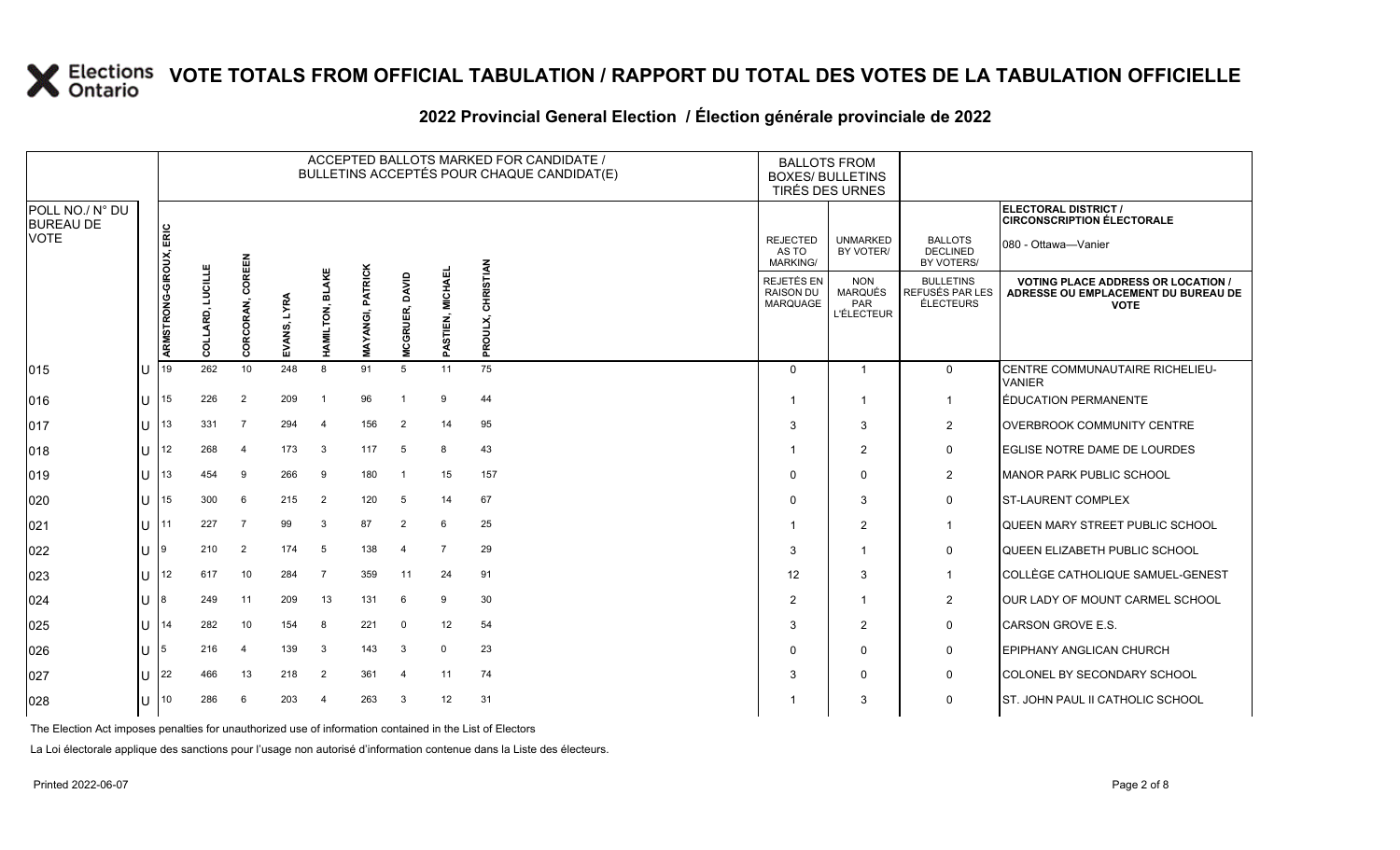#### **2022 Provincial General Election / Élection générale provinciale de 2022**

|                                     |     |                        |                          |                     |                |                           |                            |                |                  | ACCEPTED BALLOTS MARKED FOR CANDIDATE /<br>BULLETINS ACCEPTÉS POUR CHAQUE CANDIDAT(E) |                                             | <b>BALLOTS FROM</b><br><b>BOXES/ BULLETINS</b><br>TIRÉS DES URNES |                                                  |                                                                                                 |
|-------------------------------------|-----|------------------------|--------------------------|---------------------|----------------|---------------------------|----------------------------|----------------|------------------|---------------------------------------------------------------------------------------|---------------------------------------------|-------------------------------------------------------------------|--------------------------------------------------|-------------------------------------------------------------------------------------------------|
| POLL NO./ N° DU<br><b>BUREAU DE</b> |     |                        |                          |                     |                |                           |                            |                |                  |                                                                                       |                                             |                                                                   |                                                  | ELECTORAL DISTRICT /<br><b>CIRCONSCRIPTION ÉLECTORALE</b>                                       |
| VOTE                                |     |                        |                          |                     |                |                           |                            |                |                  |                                                                                       | <b>REJECTED</b><br>AS TO<br><b>MARKING/</b> | <b>UNMARKED</b><br>BY VOTER/                                      | <b>BALLOTS</b><br><b>DECLINED</b><br>BY VOTERS/  | 080 - Ottawa-Vanier                                                                             |
|                                     |     | ARMSTRONG-GIROUX, ERIC | LUCILLE<br>LARD,<br>Lo C | COREEN<br>CORCORAN, | LYRA<br>EVANS, | <b>BLAKE</b><br>HAMILTON, | <b>PATRICK</b><br>MAYANGI, | MCGRUER, DAVID | PASTIEN, MICHAEI | <b>CHRISTIAN</b><br>PROULX,                                                           | REJETÉS EN<br>RAISON DU<br><b>MARQUAGE</b>  | <b>NON</b><br>MARQUÉS<br>PAR<br><b>L'ÉLECTEUR</b>                 | <b>BULLETINS</b><br>REFUSÉS PAR LES<br>ÉLECTEURS | <b>VOTING PLACE ADDRESS OR LOCATION /</b><br>ADRESSE OU EMPLACEMENT DU BUREAU DE<br><b>VOTE</b> |
| 029                                 | IU  | 19                     | 289                      | $\overline{4}$      | 206            | 5                         | 213                        | $\overline{2}$ | 12               | 50                                                                                    | $\overline{1}$                              | 3                                                                 | $\mathbf 0$                                      | <b>GLOUCESTER HIGH SCHOOL</b>                                                                   |
| 030                                 | IU  | 15                     | 306                      | $\overline{7}$      | 144            | $\mathbf{3}$              | 191                        | $\overline{7}$ | 17               | 31                                                                                    | $\overline{4}$                              | 3                                                                 | 0                                                | ÉCOLE ÉLÉMENTAIRE CATHOLIQUE DES<br><b>PINS</b>                                                 |
| 031                                 | ΠT  | 35                     | 797                      | 18                  | 410            | 5                         | 529                        | $\overline{7}$ | 13               | 157                                                                                   | 3                                           | 3                                                                 | 0                                                | ANNUNCIATION OF THE LORD PARISH                                                                 |
| 400                                 | IU. | 3                      | 36                       | $\mathbf 0$         | 19             | $\mathbf{1}$              | 56                         | 0              | $\mathbf 0$      | $\overline{7}$                                                                        |                                             | 0                                                                 | 0                                                | <b>NORTHRIDGE</b>                                                                               |
| 401                                 | IU  |                        | 21                       | -1                  | 8              | $\mathbf 0$               | 23                         | 0              | 0                | -3                                                                                    | $\mathbf 0$                                 | 0                                                                 | 0                                                | 90 GEORGE STREET                                                                                |
| 402                                 | ΠT  |                        | 50                       | $\Omega$            | 17             | 0                         | 24                         | 0              | $\overline{2}$   | 4                                                                                     | 0                                           | $\Omega$                                                          | 0                                                | LE/THE ST. GEORGE                                                                               |
| 403                                 | IU  | 0                      | 37                       | $\mathbf 0$         | 21             | $\mathbf 0$               | 12                         | $\mathbf{1}$   | $\overline{2}$   | 3                                                                                     | $\mathbf 0$                                 | 0                                                                 | 0                                                | 383 CUMBERLAND STREET - EAST MARKET II                                                          |
| 404                                 | IU  | 0                      | 34                       | $\mathbf 0$         | 27             | $\mathbf 0$               | 16                         | $\mathbf 0$    |                  | 7                                                                                     | 0                                           | $\overline{2}$                                                    | 0                                                | 179 GEORGE STREET - EAST MARKET III                                                             |
| 405                                 | ΠT  |                        | 30                       | $\mathbf 0$         | 27             | $\Omega$                  | 19                         | $\mathbf 0$    | $\mathbf 0$      | $\overline{7}$                                                                        | 0                                           | $\Omega$                                                          | 0                                                | 200 RIDEAU                                                                                      |
| 406                                 | IU  |                        | 37                       | $\mathbf 0$         | 28             | $\Omega$                  | 16                         | $\mathbf 0$    | 3                | 6                                                                                     | $\mathbf 0$                                 | 0                                                                 | 0                                                | 200 RIDEAU                                                                                      |
| 407                                 | IU  | N                      | 28                       | -1                  | 15             | -1                        | 8                          | 0              | 0                | 2                                                                                     | 0                                           | 0                                                                 | 0                                                | 242 RIDEAU                                                                                      |
| 408                                 | ΠT  |                        | 21                       | $\mathbf 0$         | 8              | $\mathbf 0$               | 10                         | -1             | 0                | 4                                                                                     | $\mathbf 0$                                 | 0                                                                 | 0                                                | 242 RIDEAU                                                                                      |
| 409                                 | IU. | 3                      | 40                       | -1                  | 16             | $\mathbf{1}$              | 6                          | $\mathbf 0$    | $\overline{2}$   | $\overline{4}$                                                                        | $\overline{2}$                              | 0                                                                 | 0                                                | 380 MURRAY                                                                                      |
| 410                                 | IU  |                        | 39                       |                     | 25             | $\Omega$                  | 11                         | 4              | $\mathbf 0$      | 10                                                                                    | 0                                           | 0                                                                 | 0                                                | 160 CHAPEL                                                                                      |

The Election Act imposes penalties for unauthorized use of information contained in the List of Electors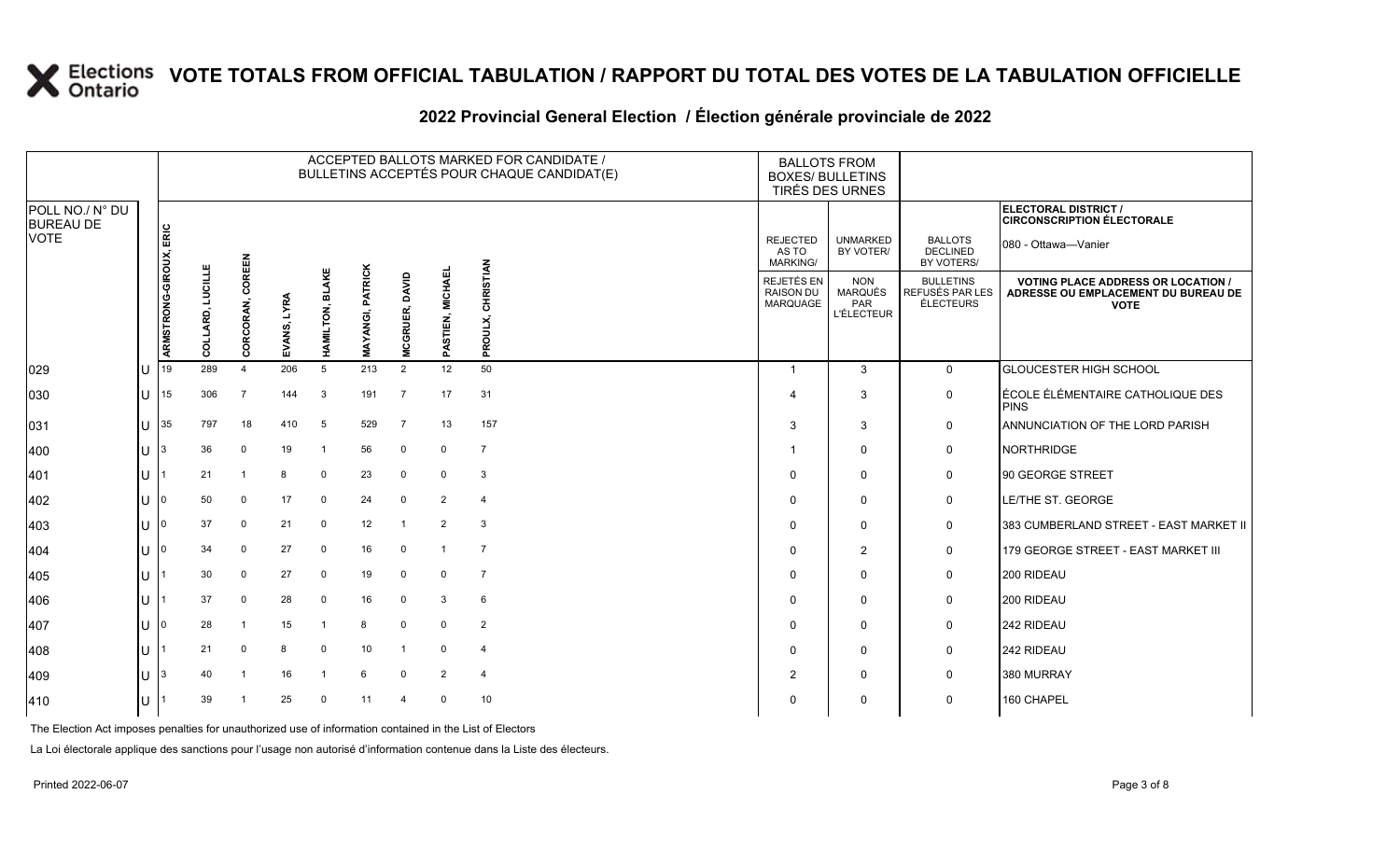#### **2022 Provincial General Election / Élection générale provinciale de 2022**

|                                     |   |                        |                            |                     |             |                 |                            |                       |                  | ACCEPTED BALLOTS MARKED FOR CANDIDATE /<br>BULLETINS ACCEPTÉS POUR CHAQUE CANDIDAT(E) | <b>BALLOTS FROM</b><br><b>BOXES/ BULLETINS</b><br>TIRÉS DES URNES |                                            |                                                          |                                                  |                                                                                                 |
|-------------------------------------|---|------------------------|----------------------------|---------------------|-------------|-----------------|----------------------------|-----------------------|------------------|---------------------------------------------------------------------------------------|-------------------------------------------------------------------|--------------------------------------------|----------------------------------------------------------|--------------------------------------------------|-------------------------------------------------------------------------------------------------|
| POLL NO./ N° DU<br><b>BUREAU DE</b> |   |                        |                            |                     |             |                 |                            |                       |                  |                                                                                       |                                                                   |                                            |                                                          |                                                  | ELECTORAL DISTRICT /<br><b>CIRCONSCRIPTION ÉLECTORALE</b>                                       |
| <b>VOTE</b>                         |   |                        |                            |                     |             |                 |                            |                       |                  |                                                                                       |                                                                   | <b>REJECTED</b><br>AS TO<br>MARKING/       | <b>UNMARKED</b><br>BY VOTER/                             | <b>BALLOTS</b><br><b>DECLINED</b><br>BY VOTERS/  | 080 - Ottawa-Vanier                                                                             |
|                                     |   | ARMSTRONG-GIROUX, ERIC | <b>LUCILLE</b><br>COLLARD, | COREEN<br>CORCORAN, | EVANS, LYRA | HAMILTON, BLAKE | <b>PATRICK</b><br>MAYANGI, | <b>MCGRUER, DAVID</b> | PASTIEN, MICHAEI | <b>CHRISTIAN</b><br>PROULX,                                                           |                                                                   | REJETÉS EN<br><b>RAISON DU</b><br>MARQUAGE | <b>NON</b><br><b>MARQUÉS</b><br>PAR<br><b>L'ÉLECTEUR</b> | <b>BULLETINS</b><br>REFUSÉS PAR LES<br>ÉLECTEURS | <b>VOTING PLACE ADDRESS OR LOCATION /</b><br>ADRESSE OU EMPLACEMENT DU BUREAU DE<br><b>VOTE</b> |
| 411                                 |   |                        | 16                         | $\mathbf{3}$        | 11          | $\mathbf{1}$    | 5                          |                       | $\Omega$         | $\mathbf{3}$                                                                          |                                                                   | $\Omega$                                   | $\mathbf{0}$                                             | 3                                                | 123 AUGUSTA                                                                                     |
| 412                                 | U | 5                      | 55                         | $\overline{7}$      | 14          | 3               | 18                         | $\overline{2}$        | $\mathbf 0$      | 6                                                                                     |                                                                   | $\overline{2}$                             | 2                                                        | 0                                                | 160 CHARLOTTE                                                                                   |
| 413                                 |   |                        | 60                         |                     | 21          | -1              | 14                         | $\mathbf 0$           | $\Omega$         | 20                                                                                    |                                                                   |                                            | $\mathbf 0$                                              | $\mathbf{1}$                                     | THE SEIGNIORY                                                                                   |
| 414                                 |   |                        | 88                         | $\overline{2}$      | 56          | $\mathbf 0$     | 53                         | $\overline{1}$        | $\overline{2}$   | 10                                                                                    |                                                                   | $\Omega$                                   | $\mathbf 0$                                              | 0                                                | <b>THE WATERGATE</b>                                                                            |
| 415                                 | U |                        | 66                         | $\mathbf 0$         | 46          | -1              | 23                         | $\overline{1}$        |                  | 17                                                                                    |                                                                   |                                            | $\mathbf 0$                                              | $\mathbf{1}$                                     | <b>CHAMPLAIN TOWERS</b>                                                                         |
| 416                                 |   |                        | 94                         |                     | 31          | $\mathbf 0$     | 18                         |                       |                  | 21                                                                                    |                                                                   | $\overline{2}$                             | $\mathbf 0$                                              | 0                                                | LA RENAISSANCE                                                                                  |
| 417                                 |   |                        | 66                         | $\mathbf 0$         | 20          | $\overline{1}$  | 17                         | $\mathbf 0$           | $\overline{4}$   | 9                                                                                     |                                                                   | 0                                          | $\mathbf{0}$                                             | $\mathbf{1}$                                     | <b>RIO VISTA APARTMENTS</b>                                                                     |
| 418                                 |   |                        | 48                         |                     | 22          | $\overline{2}$  | 14                         | $\mathbf 0$           |                  | 6                                                                                     |                                                                   | $\overline{2}$                             | $\mathbf{0}$                                             | 0                                                | <b>LA TIFFANY I</b>                                                                             |
| 419                                 |   |                        | 33                         | $\mathbf 0$         | 24          |                 | 14                         | $\mathbf 0$           | $\Omega$         | $\overline{4}$                                                                        |                                                                   | $\overline{2}$                             | $\mathbf{0}$                                             | 0                                                | <b>LA TIFFANI II</b>                                                                            |
| 420                                 |   |                        | 6                          |                     | 4           | $\mathbf 0$     | $\mathbf{0}$               | -1                    | $\mathbf 0$      | $\mathbf 0$                                                                           |                                                                   |                                            | $\mathbf{1}$                                             | 0                                                | 251 DONALD                                                                                      |
| 421                                 |   |                        | 27                         | 6                   | 9           | 0               | 12                         | $\overline{2}$        | $\mathbf 0$      | $\overline{4}$                                                                        |                                                                   |                                            | $\mathbf 0$                                              | 0                                                | 251 DONALD                                                                                      |
| 422                                 |   |                        | 35                         | 3                   | 17          | $\mathbf 0$     | 24                         | $\mathbf 0$           |                  | $\overline{4}$                                                                        |                                                                   | 1                                          | $\mathbf 0$                                              | 0                                                | CHÂTEAU VANIER - TOWER B                                                                        |
| 423                                 |   |                        | 41                         |                     | 26          | - 1             | 22                         | $\mathbf 0$           | $\overline{2}$   | $\overline{4}$                                                                        |                                                                   | $\overline{2}$                             | $\overline{1}$                                           | 0                                                | CHÂTEAU VANIER - TOWER B                                                                        |
| 424                                 |   |                        | 53                         | $\Omega$            | 20          | $\mathbf 0$     | 19                         | $\overline{0}$        | $\overline{1}$   | $\overline{4}$                                                                        |                                                                   |                                            | 1                                                        | $\mathbf 0$                                      | <b>I</b> CHÂTEAU VANIER - TOWER B                                                               |

The Election Act imposes penalties for unauthorized use of information contained in the List of Electors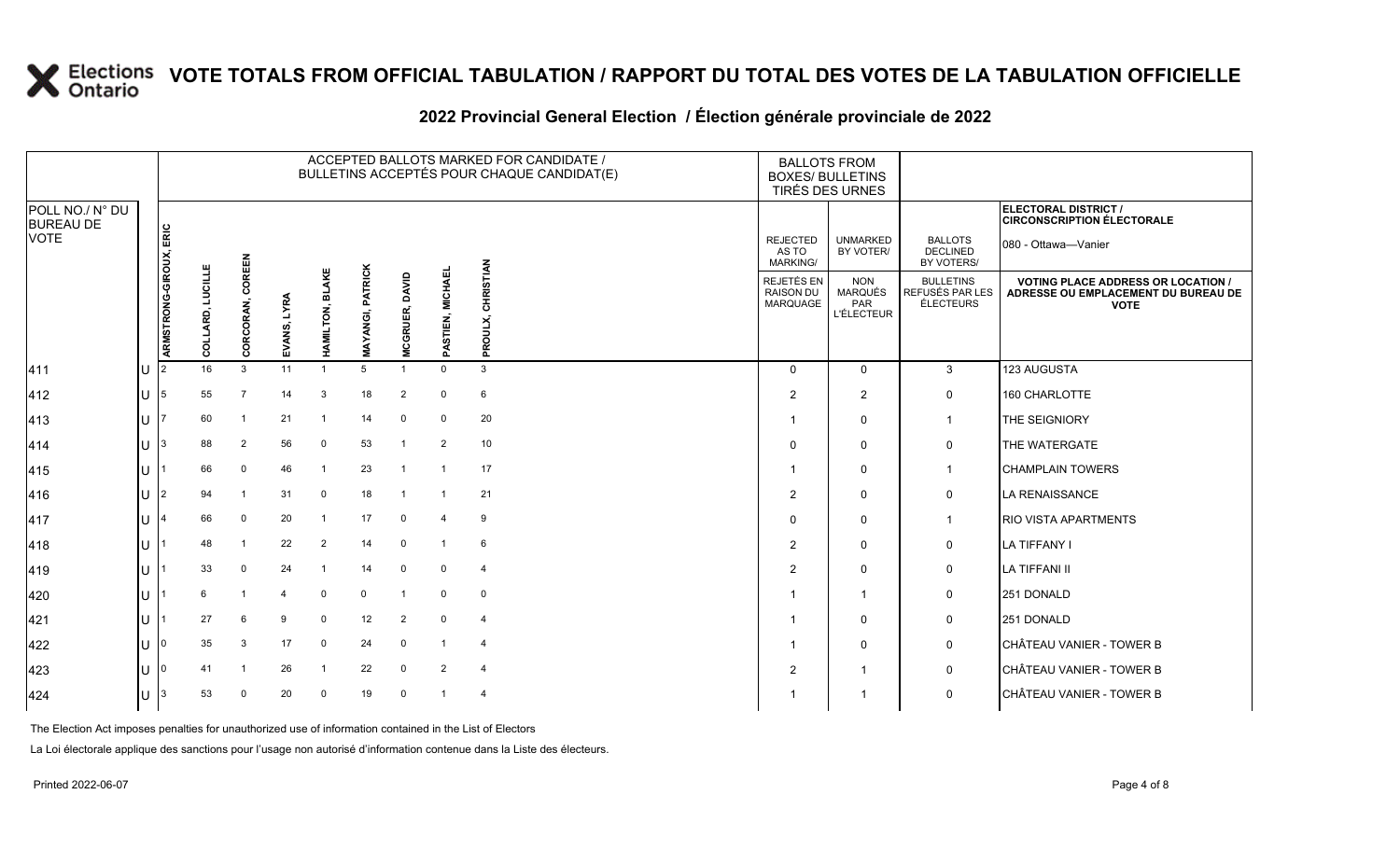#### **2022 Provincial General Election / Élection générale provinciale de 2022**

|                                     |     |                        |                          |                  |             |                 |                  |                    |                  | ACCEPTED BALLOTS MARKED FOR CANDIDATE /<br>BULLETINS ACCEPTÉS POUR CHAQUE CANDIDAT(E) | <b>BALLOTS FROM</b><br><b>BOXES/ BULLETINS</b><br>TIRÉS DES URNES |                                             |                                                          |                                                  |                                                                                                 |
|-------------------------------------|-----|------------------------|--------------------------|------------------|-------------|-----------------|------------------|--------------------|------------------|---------------------------------------------------------------------------------------|-------------------------------------------------------------------|---------------------------------------------|----------------------------------------------------------|--------------------------------------------------|-------------------------------------------------------------------------------------------------|
| POLL NO./ N° DU<br><b>BUREAU DE</b> |     |                        |                          |                  |             |                 |                  |                    |                  |                                                                                       |                                                                   |                                             |                                                          |                                                  | ELECTORAL DISTRICT /<br><b>CIRCONSCRIPTION ÉLECTORALE</b>                                       |
| <b>VOTE</b>                         |     |                        |                          |                  |             |                 |                  |                    |                  |                                                                                       |                                                                   | <b>REJECTED</b><br>AS TO<br><b>MARKING/</b> | <b>UNMARKED</b><br>BY VOTER/                             | <b>BALLOTS</b><br><b>DECLINED</b><br>BY VOTERS/  | 080 - Ottawa-Vanier                                                                             |
|                                     |     | ARMSTRONG-GIROUX, ERIC | <b>TOCITTE</b><br>ቒ<br>g | CORCORAN, COREEN | EVANS, LYRA | HAMILTON, BLAKE | MAYANGI, PATRICK | GRUER, DAVID<br>Ž. | PASTIEN, MICHAEI | CHRISTIAN<br>PROULX,                                                                  |                                                                   | REJETÉS EN<br><b>RAISON DU</b><br>MARQUAGE  | <b>NON</b><br><b>MARQUÉS</b><br>PAR<br><b>L'ÉLECTEUR</b> | <b>BULLETINS</b><br>REFUSÉS PAR LES<br>ÉLECTEURS | <b>VOTING PLACE ADDRESS OR LOCATION /</b><br>ADRESSE OU EMPLACEMENT DU BUREAU DE<br><b>VOTE</b> |
| 425                                 | IU  | 15                     | 149                      | $\mathbf 0$      | 37          | $\overline{1}$  | 69               | $\Omega$           |                  | 13                                                                                    |                                                                   | $\overline{2}$                              | $\mathbf 0$                                              | $\mathbf 0$                                      | LES TERRASSES FRANCESCA                                                                         |
| 426                                 | IU. |                        | 49                       |                  | 11          | $\overline{1}$  | 18               | -1                 | $\Omega$         | 4                                                                                     |                                                                   | $\Omega$                                    | $\overline{\mathbf{1}}$                                  | 0                                                | 300 LACASSE                                                                                     |
| 427                                 | lU. |                        | 67                       |                  | 17          | $\mathbf 0$     | 23               |                    |                  | 3                                                                                     |                                                                   | $\Omega$                                    | $\mathbf{1}$                                             | 0                                                | <b>PLACE LAFONTAINE</b>                                                                         |
| 428                                 | lU. | 15                     | 72                       | $\overline{2}$   | 30          | $\mathbf 0$     | 35               | $\overline{1}$     |                  | 11                                                                                    |                                                                   | $\overline{2}$                              | 0                                                        | 0                                                | CHÂTEAU JANEVILLE                                                                               |
| 429                                 | IU. |                        | 66                       |                  | 22          | 0               | 38               | 0                  | -1               | 12                                                                                    |                                                                   | $\Omega$                                    | $\overline{\mathbf{1}}$                                  | 0                                                | <b>PLACE MONTFORT</b>                                                                           |
| 430                                 | ΙU  | 12                     | 25                       | $\mathbf 0$      | 16          | $\mathbf 0$     | 10               | $\mathbf 0$        | $\Omega$         | 3                                                                                     |                                                                   | $\Omega$                                    | $\overline{2}$                                           | $\mathbf 0$                                      | THE LANCASTER                                                                                   |
| 431                                 | lU. |                        | 41                       | $\overline{2}$   | 13          | $\mathbf 0$     | 17               | $\overline{2}$     | $\mathbf 0$      | $\pmb{0}$                                                                             |                                                                   | $\Omega$                                    | $\mathbf 0$                                              | 0                                                | MARIO DE GIOVANNI HOUSING CO-<br><b>OPERATIVE</b>                                               |
| 432                                 | IU. | 12                     | 18                       | $\mathbf 0$      | 18          | -1              | 8                | $\mathbf 0$        | $\mathbf 0$      | $\overline{2}$                                                                        |                                                                   |                                             | $\mathbf 0$                                              | 0                                                | THE HIGHLANDS                                                                                   |
| 433                                 | ΙU  | 15                     | 147                      | $\overline{2}$   | 61          | $\mathbf 0$     | 54               |                    | $\overline{4}$   | 15                                                                                    |                                                                   | $\overline{2}$                              | $\overline{\mathbf{1}}$                                  | $\mathbf{1}$                                     | THE HIGHLANDS                                                                                   |
| 434                                 | lU. |                        | 120                      |                  | 18          | $\overline{1}$  | 50               | $\overline{1}$     | $\Omega$         | 14                                                                                    |                                                                   | $\Omega$                                    | $\mathbf 0$                                              | 0                                                | LE PARC                                                                                         |
| 435                                 | IU. | 16.                    | 44                       | $\overline{4}$   | 13          | 0               | 9                | 3                  | 2                | $\overline{7}$                                                                        |                                                                   | $\overline{2}$                              | $\overline{1}$                                           | 0                                                | 800 ST LAURENT                                                                                  |
| 437                                 | ΙU  | 12                     | 72                       | 3                | 21          | $\overline{2}$  | 34               | $\overline{2}$     | 2                | $\sqrt{5}$                                                                            |                                                                   | $\Omega$                                    | 0                                                        | 0                                                | <b>BRITTANY PLACE</b>                                                                           |
| 438                                 | IU. | l2                     | 28                       |                  | 23          | $\overline{2}$  | 17               | $\mathbf 0$        | -1               | 8                                                                                     |                                                                   | $\Omega$                                    | $\mathbf 0$                                              | 0                                                | L'HERMITAGE APTS.                                                                               |
| 439                                 | ΙU  |                        | 14                       | $\mathbf 0$      | 13          | -1              | 22               | $\mathbf 0$        | $\Omega$         | $\mathbf 0$                                                                           |                                                                   | 0                                           | 0                                                        | 0                                                | SOUTHPOINT VILLA APTS.                                                                          |

The Election Act imposes penalties for unauthorized use of information contained in the List of Electors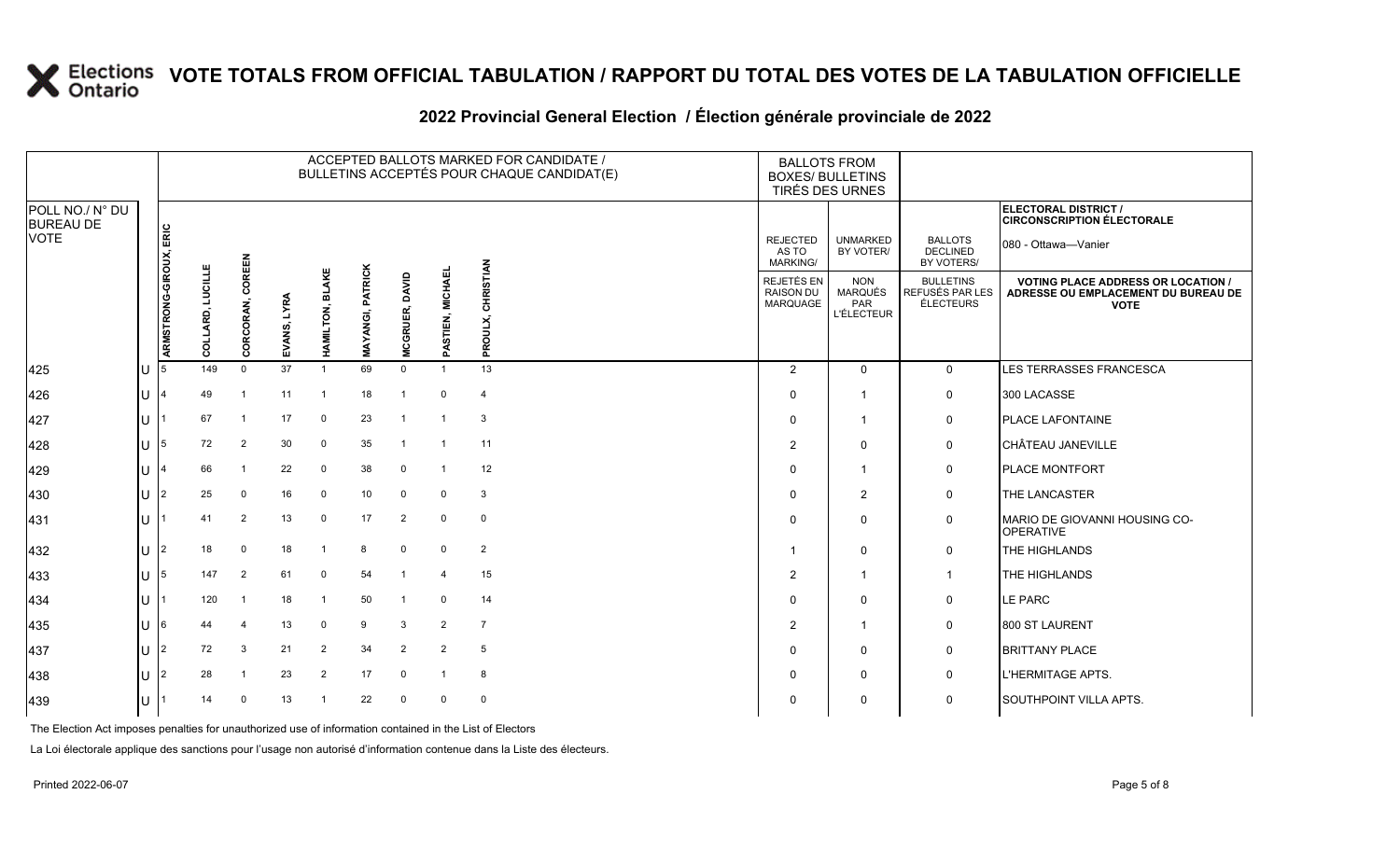#### **2022 Provincial General Election / Élection générale provinciale de 2022**

|                                     |              | ACCEPTED BALLOTS MARKED FOR CANDIDATE /<br>BULLETINS ACCEPTÉS POUR CHAQUE CANDIDAT(E) |                  |                  |                |                |                            |                          |                      |                                | <b>BALLOTS FROM</b><br><b>BOXES/ BULLETINS</b><br>TIRÉS DES URNES |                                                   |                                                  |                                                                                                 |
|-------------------------------------|--------------|---------------------------------------------------------------------------------------|------------------|------------------|----------------|----------------|----------------------------|--------------------------|----------------------|--------------------------------|-------------------------------------------------------------------|---------------------------------------------------|--------------------------------------------------|-------------------------------------------------------------------------------------------------|
| POLL NO./ N° DU<br><b>BUREAU DE</b> |              |                                                                                       |                  |                  |                |                |                            |                          |                      |                                |                                                                   |                                                   |                                                  | ELECTORAL DISTRICT /<br><b>CIRCONSCRIPTION ÉLECTORALE</b>                                       |
| <b>VOTE</b>                         |              |                                                                                       |                  |                  |                |                |                            |                          |                      |                                | <b>REJECTED</b><br>AS TO<br>MARKING/                              | <b>UNMARKED</b><br>BY VOTER/                      | <b>BALLOTS</b><br><b>DECLINED</b><br>BY VOTERS/  | 080 - Ottawa-Vanier                                                                             |
|                                     |              | ARMSTRONG-GIROUX, ERIC                                                                | COLLARD, LUCILLE | CORCORAN, COREEN | LYRA<br>EVANS, | ᆱ<br>HAMILTON, | <b>PATRICK</b><br>MAYANGI, | DAVID<br><b>MCGRUER,</b> | ASTIEN, MICHAEL<br>n | <b>RISTIAN</b><br>동<br>PROULX, | REJETÉS EN<br><b>RAISON DU</b><br><b>MARQUAGE</b>                 | <b>NON</b><br>MARQUÉS<br>PAR<br><b>L'ÉLECTEUR</b> | <b>BULLETINS</b><br>REFUSÉS PAR LES<br>ÉLECTEURS | <b>VOTING PLACE ADDRESS OR LOCATION /</b><br>ADRESSE OU EMPLACEMENT DU BUREAU DE<br><b>VOTE</b> |
| 440                                 |              |                                                                                       | 43               | 3                | 34             | 3              | 33                         | $\Omega$                 |                      | $\mathbf{3}$                   | $\Omega$                                                          | $\overline{1}$                                    | $\mathbf 0$                                      | <b>CONCORDE APARTMENTS</b>                                                                      |
| 441                                 | U            |                                                                                       | 145              | 3                | 25             | $\mathbf 1$    | 113                        | 2                        | $\overline{4}$       | $\overline{7}$                 |                                                                   | 0                                                 | $\overline{1}$                                   | <b>CROSSWINDS APARTMENTS</b>                                                                    |
| 442                                 | $\mathbf{U}$ |                                                                                       | 84               | 4                | 16             |                | 64                         |                          | 3                    | 6                              | -1                                                                | -1                                                | $\mathbf{1}$                                     | <b>LAS BRISAS</b>                                                                               |
| 443                                 | U            | $\overline{2}$                                                                        | 40               | $\mathbf 0$      | 28             | $\mathbf 0$    | 27                         | -1                       | $\mathbf 0$          | $\overline{4}$                 | $\Omega$                                                          | $\mathbf 0$                                       | $\mathbf{1}$                                     | <b>OGILVIE TOWERS</b>                                                                           |
| 444                                 | U            | 9                                                                                     | 68               | 4                | 36             | 3              | 71                         | $\mathbf 0$              | 3                    | 11                             | -1                                                                | 0                                                 | 0                                                | <b>HILLSVIEW PLACE</b>                                                                          |
| 445                                 | U            |                                                                                       | 53               | $\Omega$         | 19             | $\mathbf 0$    | 22                         | 2                        |                      | 5                              | $\overline{2}$                                                    | $\Omega$                                          | 0                                                | <b>SUTTON PLACE A</b>                                                                           |
| 446                                 | $\cup$       | 6                                                                                     | 45               | 4                | 13             | -1             | 30                         | $\overline{2}$           | $\mathbf 0$          | $\overline{2}$                 | -1                                                                | $\mathbf 0$                                       | 0                                                | <b>SUTTON PLACE A</b>                                                                           |
| 700                                 | $\mathbf{H}$ | 3                                                                                     | 75               |                  | $\overline{2}$ | $\mathbf 0$    | $\overline{7}$             | $\mathbf 0$              | $\mathbf 0$          |                                | $\overline{2}$                                                    | $\Omega$                                          | 0                                                | SOEURS DE LA CHARITÉ D'OTTAWA                                                                   |
| 701                                 | U            |                                                                                       |                  | $\Omega$         |                |                |                            | $\mathbf 0$              |                      |                                | $\Omega$                                                          | $\Omega$                                          | 0                                                | RÉS. ÉLISABETH-BRUYÈRE-SOINS CONTINUS                                                           |
| 702                                 | $\mathbf{U}$ |                                                                                       | 43               | 2                | 6              | $\overline{2}$ | 13                         | $\overline{\mathbf{1}}$  | $\Omega$             | 4                              |                                                                   | $\mathbf 0$                                       | 0                                                | MONTFORT RENAISSANCE                                                                            |
| 703                                 | $\mathbf{U}$ | $\overline{2}$                                                                        | 17               | $\Omega$         |                | $\Omega$       | 5                          | $\mathbf 0$              | $\Omega$             | 2                              | $\Omega$                                                          | 0                                                 | 0                                                | <b>GOVERNORS WALK RETIREMENT</b><br><b>RESIDENCE</b>                                            |
| 704                                 | U            | 2                                                                                     | 26               |                  | 11             | $\overline{2}$ | 12                         |                          | $\mathbf 0$          | $\overline{4}$                 | $\overline{2}$                                                    | $\Omega$                                          | 0                                                | <b>GARRY J. ARMSTRONG HOME</b>                                                                  |
| 705                                 | $\mathbf{U}$ |                                                                                       | 26               | $\Omega$         | 8              | $\mathbf 1$    | 20                         | $\mathbf 0$              | $\Omega$             |                                | $\overline{2}$                                                    | $\Omega$                                          | 0                                                | THE ROCKCLIFFE RETIREMENT RESIDENCE                                                             |
| 706                                 | U            |                                                                                       | 47               |                  | 3              | $\Omega$       | 5                          | 2                        | $\Omega$             | $\overline{2}$                 | $\Omega$                                                          | 0                                                 | 0                                                | <b>COUVENT MONT ST. JOSEPH</b>                                                                  |

The Election Act imposes penalties for unauthorized use of information contained in the List of Electors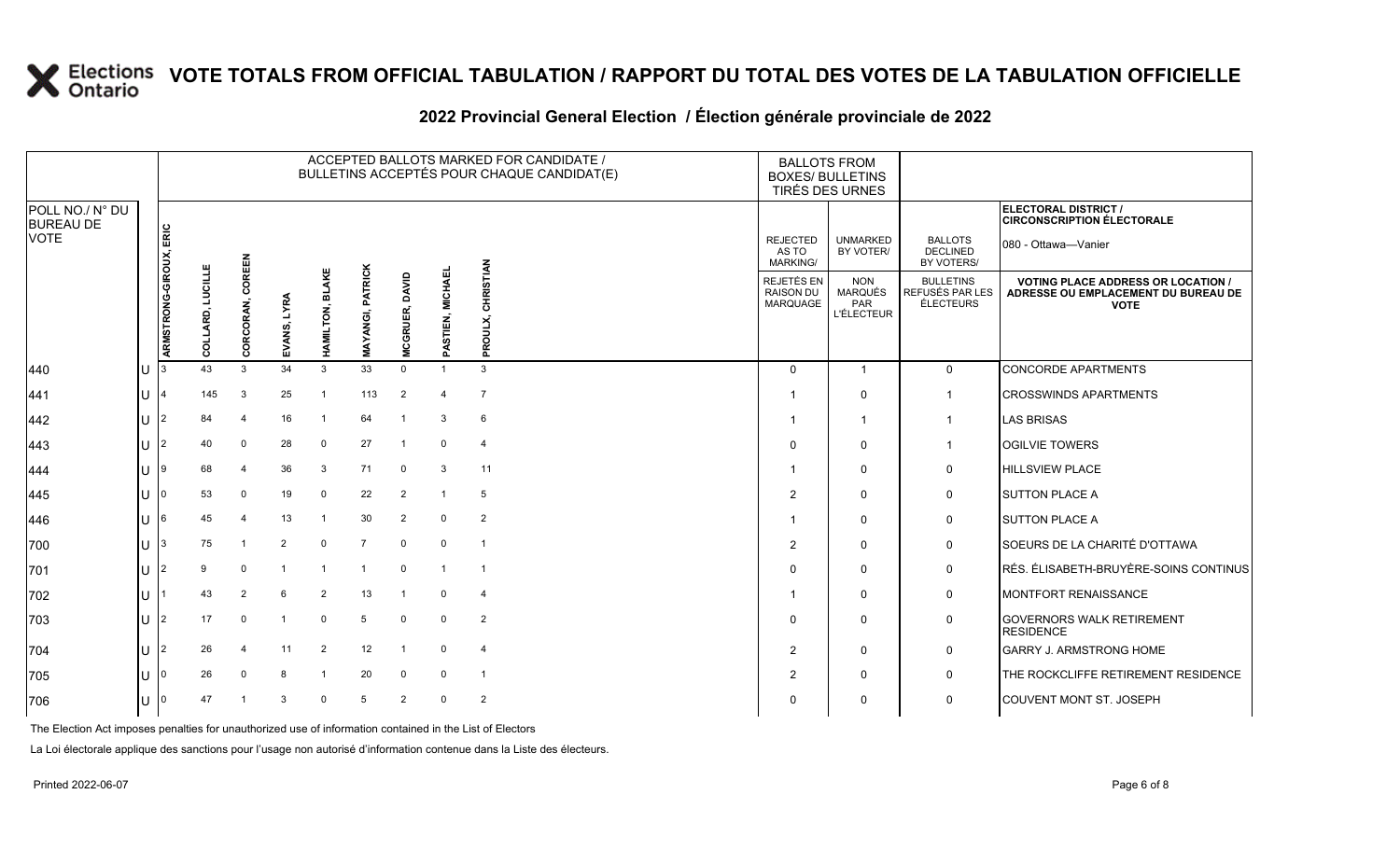|                                     |     |                        |                |                  |                |                 |                                    |                       |                 |                                   | ACCEPTED BALLOTS MARKED FOR CANDIDATE /<br>BULLETINS ACCEPTÉS POUR CHAQUE CANDIDAT(E) | <b>BALLOTS FROM</b><br><b>BOXES/ BULLETINS</b> | TIRÉS DES URNES                                          |                                                         |                                                                                                 |
|-------------------------------------|-----|------------------------|----------------|------------------|----------------|-----------------|------------------------------------|-----------------------|-----------------|-----------------------------------|---------------------------------------------------------------------------------------|------------------------------------------------|----------------------------------------------------------|---------------------------------------------------------|-------------------------------------------------------------------------------------------------|
| POLL NO./ N° DU<br><b>BUREAU DE</b> |     |                        |                |                  |                |                 |                                    |                       |                 |                                   |                                                                                       |                                                |                                                          |                                                         | ELECTORAL DISTRICT /<br><b>CIRCONSCRIPTION ÉLECTORALE</b>                                       |
| <b>VOTE</b>                         |     |                        |                |                  |                |                 |                                    |                       |                 |                                   |                                                                                       | <b>REJECTED</b><br>AS TO<br>MARKING/           | <b>UNMARKED</b><br>BY VOTER/                             | <b>BALLOTS</b><br><b>DECLINED</b><br>BY VOTERS/         | 080 - Ottawa-Vanier                                                                             |
|                                     |     | ARMSTRONG-GIROUX, ERIC | <b>LUCILLE</b> | CORCORAN, COREEN | LYRA<br>EVANS, | HAMILTON, BLAKE | <b>PATRICK</b><br><b>VIAYANGI,</b> | <b>MCGRUER, DAVID</b> | ASTIEN, MICHAEL | CHRISTIAN<br>PROUL                |                                                                                       | REJETÉS EN<br><b>RAISON DU</b><br>MARQUAGE     | <b>NON</b><br><b>MARQUÉS</b><br>PAR<br><b>L'ÉLECTEUR</b> | <b>BULLETINS</b><br>REFUSÉS PAR LES<br><b>ÉLECTEURS</b> | <b>VOTING PLACE ADDRESS OR LOCATION /</b><br>ADRESSE OU EMPLACEMENT DU BUREAU DE<br><b>VOTE</b> |
| 707                                 | IU  |                        |                |                  |                |                 |                                    |                       |                 | COMBINED WITH 709 / COMBINÉ À 709 |                                                                                       |                                                |                                                          |                                                         |                                                                                                 |
| 708                                 | IU  |                        | 26             |                  | 9              | $\mathbf 0$     | $\overline{7}$                     | $\mathbf 0$           | $\mathbf 0$     | 8                                 |                                                                                       | 2                                              | $\mathbf 0$                                              | 0                                                       | NEW EDINBURGH SQUARE RETIREMENT<br>RES.                                                         |
| 709                                 | IU  | I2                     | 51             | $\overline{1}$   | $\overline{7}$ |                 | 14                                 | $\mathbf 0$           |                 | 2                                 |                                                                                       | $\Omega$                                       | $\mathbf 0$                                              | 4                                                       | <b>SPRINGFIELD RESIDENCE</b>                                                                    |
| 710                                 | IU  |                        | 41             | 2                | 3              |                 | 9                                  | $\Omega$              | 2               | $\overline{2}$                    |                                                                                       | -1                                             | $\Omega$                                                 | $\overline{2}$                                          | <b>RIVERPATH</b>                                                                                |
| 711                                 | IU  |                        |                |                  |                |                 |                                    |                       |                 | COMBINED WITH 702 / COMBINÉ À 702 |                                                                                       |                                                |                                                          |                                                         |                                                                                                 |
| 712                                 | IU  |                        | 26             | 3                | 8              |                 | 6                                  | 3                     | 0               | 2                                 |                                                                                       | $\Omega$                                       | $\overline{\mathbf{1}}$                                  | 3                                                       | <b>EDGEWOOD CARE CENTRE</b>                                                                     |
| 713                                 | IU. |                        | 35             | 2                | $\overline{4}$ | $\mathbf 0$     | $\overline{0}$                     | $\mathbf 0$           | 2               | 3                                 |                                                                                       | 2                                              | 2                                                        | 0                                                       | CENTRE D'ACCUEIL CHAMPLAIN                                                                      |
| 714                                 | IU  | 10                     | 15             | $\mathbf 0$      | $\overline{2}$ | $\mathbf 0$     | 5                                  | $\mathbf 0$           |                 | $\overline{1}$                    |                                                                                       | $\Omega$                                       | $\Omega$                                                 | 0                                                       | <b>PRESLAND RESIDENCE</b>                                                                       |
| 715                                 | ΙU  |                        | 62             | $\mathbf 0$      | 3              |                 |                                    | $\mathbf 0$           | $\mathbf 0$     | $\overline{1}$                    |                                                                                       | -1                                             | $\Omega$                                                 | 0                                                       | <b>MAISON ACCUEIL-SAGESSE</b>                                                                   |
| 716                                 | IU  | I2                     | 20             | $\overline{1}$   | 6              |                 | $\overline{\mathbf{4}}$            |                       | $\mathbf 0$     | 5                                 |                                                                                       | $\mathbf{0}$                                   | $\mathbf 0$                                              | 0                                                       | <b>CSLD MONTFORT</b>                                                                            |
| 717                                 | IU. | $\mathsf{I}2$          | 59             | -1               | $\overline{4}$ | $\mathbf 0$     | 5                                  | $\mathbf 0$           | $\mathbf 0$     | $\overline{4}$                    |                                                                                       | $\mathbf{0}$                                   | $\mathbf 0$                                              | $\mathbf 0$                                             | <b>CHARTWELL HÉRITAGE</b>                                                                       |
| 718                                 | ΙU  | 13                     | 46             | $\mathbf 0$      | $\overline{2}$ | $\mathbf 0$     | 9                                  | $\mathbf 0$           | -1              | $\overline{1}$                    |                                                                                       | -1                                             | $\Omega$                                                 | $\overline{1}$                                          | CITÉ PARKWAY RETIREMENT RESIDENCE                                                               |
| 719                                 | IU  |                        |                |                  |                |                 |                                    |                       |                 | COMBINED WITH 706 / COMBINÉ À 706 |                                                                                       |                                                |                                                          |                                                         |                                                                                                 |
| 720                                 | Iυ  |                        |                |                  |                |                 |                                    |                       |                 | COMBINED WITH 710 / COMBINÉ À 710 |                                                                                       |                                                |                                                          |                                                         |                                                                                                 |
|                                     |     |                        |                |                  |                |                 |                                    |                       |                 |                                   |                                                                                       |                                                |                                                          |                                                         |                                                                                                 |

#### **2022 Provincial General Election / Élection générale provinciale de 2022**

The Election Act imposes penalties for unauthorized use of information contained in the List of Electors